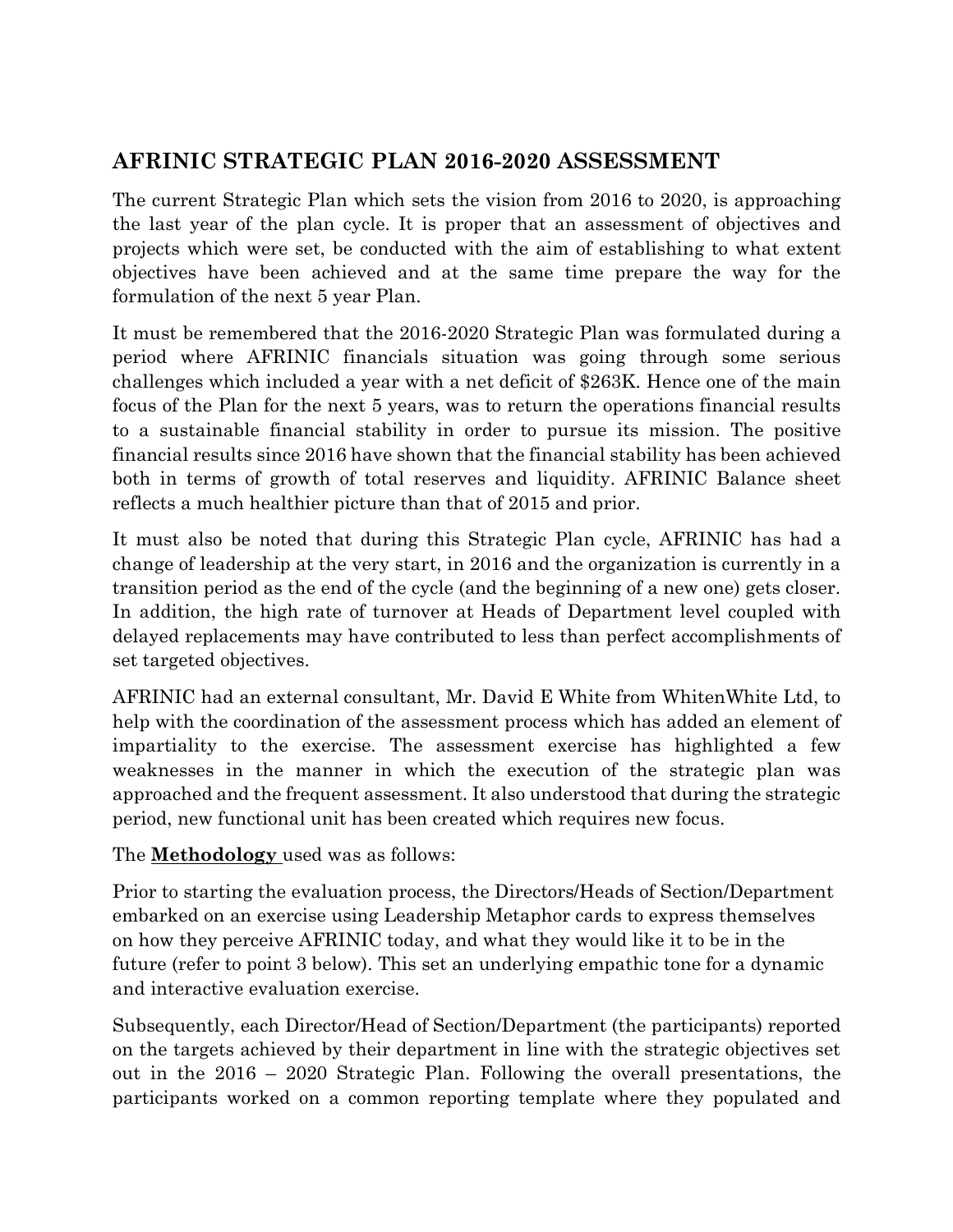consolidated all actions falling under each Focus Area, as outlined in the strategic plan.

Operational budgets for 2020 is ongoing and budgeted activities planned for 2020 have incorporated some plans and projects which have not been tackled or which still remain to be concluded. Such activities include a review of AFRINIC organization structure, a comprehensive Business Continuity Plan, a review of existing fee structure and a robust Disaster Recovery among others.

As part of the assessment of current Strategic Plan 2016-2020, we invite the community to provide inputs which AFRINIC can consider to be include in the next 5 year Plan.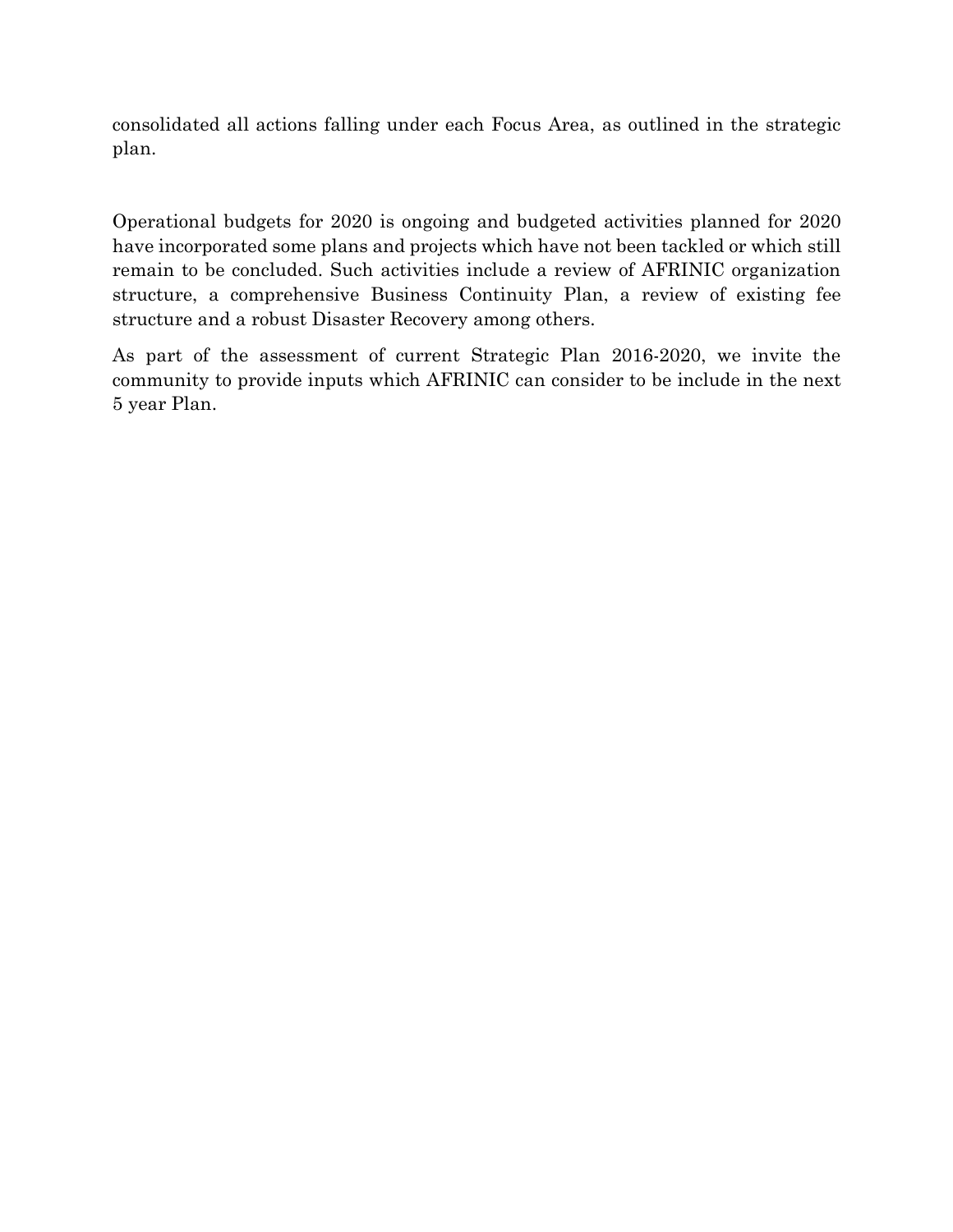## **STRATEGIC OBJECTIVES**

| <b>Objectives</b>                                              | <b>Accomplishments</b>     | <b>Measurables</b>                                                                     |
|----------------------------------------------------------------|----------------------------|----------------------------------------------------------------------------------------|
| <b>Achieve financial stability</b>                             |                            |                                                                                        |
| 1.0 Exercise financial prudence                                | <b>Objective met</b>       | (All comparatives on financials are based on 2018 audited AFS unless otherwise stated) |
|                                                                |                            | Operating costs increased by 11.5% since 2015                                          |
|                                                                |                            | Liquidity ratio increased by 95% since 2015                                            |
|                                                                |                            | 0% overrun on annual approved budgets since 2015.                                      |
|                                                                |                            | 35% growth in Revenue versus 11.5% increase in Operating Costs since 2015.             |
|                                                                |                            |                                                                                        |
| 1.1 Have a reserve to cover two years of operational<br>budget | Objective met              |                                                                                        |
|                                                                |                            | Closing Total Reserves increased by 182% since 2015; 2015 - \$1,684m to \$4,7.         |
|                                                                |                            | Operating Net Surplus increased by 224.1% since 2015                                   |
|                                                                |                            | Cash holding increased by 185% since 2015                                              |
|                                                                |                            | Set up of Strategic Cash Reserves (actual cash) which holds \$1.9m in 2018 fr          |
|                                                                |                            |                                                                                        |
|                                                                |                            |                                                                                        |
| 1.2 Optimal Management of HR Costs                             | <b>Objective partially</b> |                                                                                        |
|                                                                | met                        |                                                                                        |
|                                                                |                            | Total HR Costs escalated by 16.2% since 2015                                           |
|                                                                |                            | Target set at HR costs not to exceed 55% of total Operating costs.                     |
|                                                                |                            |                                                                                        |
|                                                                |                            | 2015 - <b>54.2%</b> ; 2016 - <b>53.8%</b> ; 2017 - <b>54.0%</b> ; 2018 - <b>57.0%</b>  |
|                                                                |                            |                                                                                        |
|                                                                |                            |                                                                                        |
| 1.3 Optimal Management of travel Costs                         | Objective met              |                                                                                        |
|                                                                |                            | Total Travel Costs lower by 3.6% over 2015                                             |
|                                                                |                            |                                                                                        |
|                                                                |                            | Under Training - At least \$220K + in savings from Local Hosts sponsorship (ver        |
|                                                                |                            | Under Training - At least \$75K in direct sponsorship (flights & hotels)               |
|                                                                | <b>Objective partially</b> |                                                                                        |
| 1.4 Obtain funding for relevant Projects                       | met                        |                                                                                        |
|                                                                |                            | USD 7500 received for a research project in 2018.                                      |
|                                                                |                            | <b>IDRC funding for FIRE Projects since 2015</b>                                       |
|                                                                |                            | Negative growth in sponsorships for annual meetings (More work needed)                 |
|                                                                |                            |                                                                                        |
| 1.5 Diversify revenue                                          | <b>Objective partially</b> |                                                                                        |
|                                                                | met                        |                                                                                        |
|                                                                |                            | Launched certi6.io   global IPv6 certification                                         |
|                                                                |                            | Generated \$11,500 from 96 tests delivered 2018 - 2019 (90.9% YoY growth)              |
|                                                                |                            |                                                                                        |
|                                                                |                            |                                                                                        |

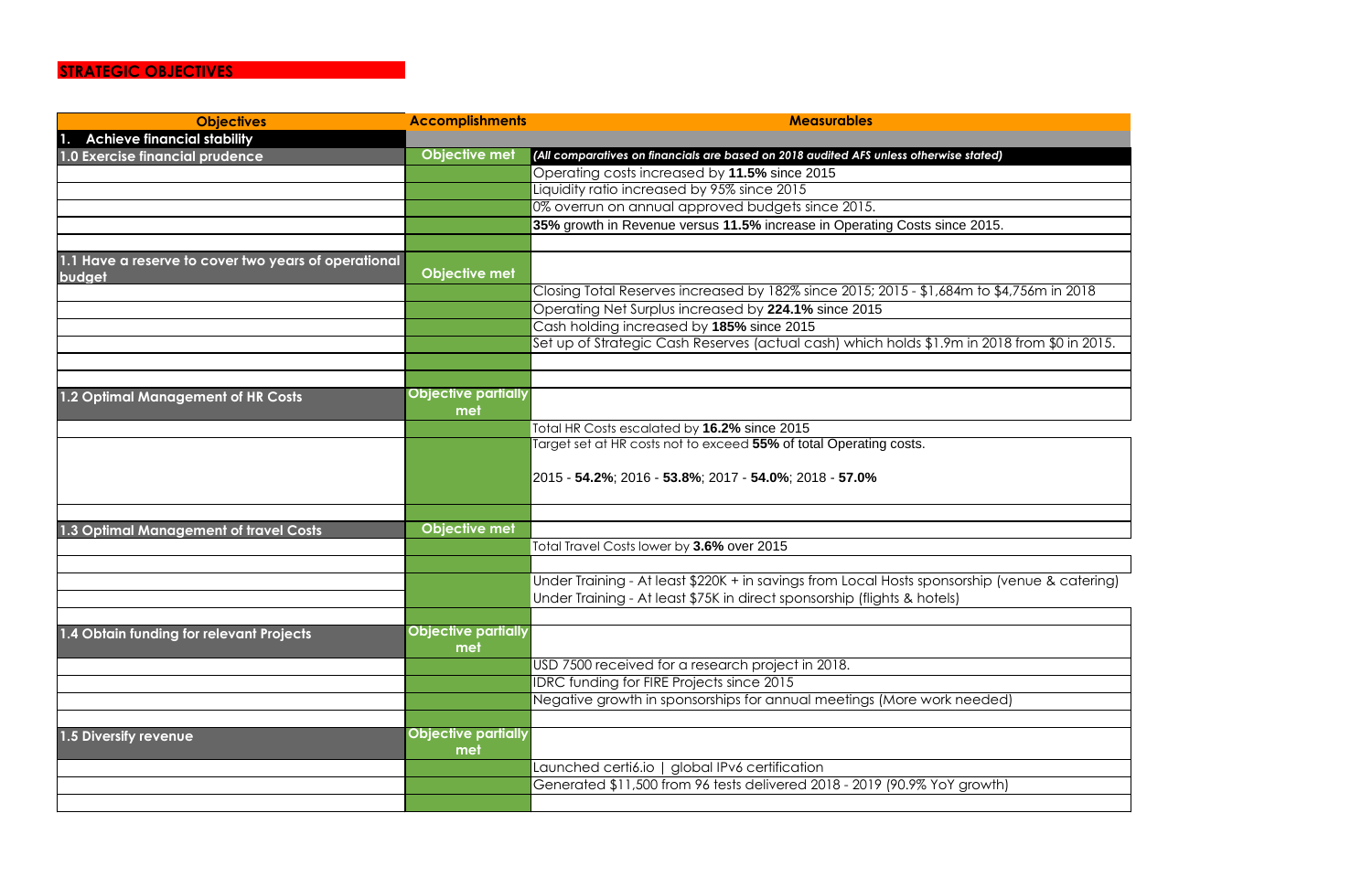

 $\overline{\overline{\mathsf{I}}}$  reflect the IPv4

| 1.6 Target an annual membership growth           | <b>Objective partially</b> |                                                                                            |
|--------------------------------------------------|----------------------------|--------------------------------------------------------------------------------------------|
|                                                  | met                        |                                                                                            |
|                                                  |                            | Fees & fees related revenue increased by 34.6% since 2015                                  |
|                                                  |                            |                                                                                            |
|                                                  |                            |                                                                                            |
| 2. Effective Registration & Added Value Services |                            |                                                                                            |
| 2.0 Improve speed and simplicity of resource     | <b>Objective partially</b> |                                                                                            |
| allocation process                               | met                        |                                                                                            |
|                                                  |                            |                                                                                            |
|                                                  |                            | Create Service Level Commitments measurement tool to measure Response time of tickets      |
|                                                  |                            | Small resource requests turnaround time (application to approval of INR(s)) from ~6 weeks  |
|                                                  |                            | in 2016 to ~3 weeks in 2019                                                                |
|                                                  |                            | Documentation - Revamped the resource management process with a view to simplify the       |
|                                                  |                            | steps and expedite resource allocations                                                    |
|                                                  |                            | Publication of the process on the website to ensure that applicants are aware of the       |
|                                                  |                            | different steps                                                                            |
|                                                  |                            | Revamped the eligibility documentation on website so that they are compliant with the      |
|                                                  |                            | current ratified policies                                                                  |
|                                                  |                            | Integration of the NMRP portal with myAFRINIC to speed up the process (elimination of at   |
|                                                  |                            | least 2 working days waiting period ) and reduce human errors (less rework)                |
|                                                  |                            | Membership growth (new members - closures) From 1275 in 2016 to 1574 members in 2018       |
|                                                  |                            | 2015 - 23% 2016 -41%, 2017 - 42%, 2018 - 44%                                               |
|                                                  |                            | Waiting time for tickets to move to staff member for a function has been reduced from 8    |
|                                                  |                            | days (2016) to 4 days (2019)                                                               |
|                                                  |                            | Formal complaints received 2015 - 0, 2016 -1 2017 - 4, 2018 -1                             |
| 2.1 Improve WHOIS accuracy                       | <b>Objective partially</b> |                                                                                            |
|                                                  | met                        |                                                                                            |
|                                                  |                            | Contact Update - 80% of the resource members contacted regarding the                       |
|                                                  |                            | update/validation of their contact information                                             |
|                                                  |                            | Inconsistency resolution - 200 inconsistencies related to maintainer business rules worked |
|                                                  |                            | <b>on</b>                                                                                  |
|                                                  |                            | Introduction of Assisted Review                                                            |
|                                                  |                            | Updated Maintainers on ASNs in whois database with mnt-routes(Automated update)            |
|                                                  |                            |                                                                                            |
|                                                  |                            |                                                                                            |
| 2.2 Improve published statistics                 | <b>Objective partially</b> |                                                                                            |
|                                                  | met                        |                                                                                            |
|                                                  |                            | Publish Closure statistics to reflect the amount of Internet Number Resources being        |
|                                                  |                            | reclaimed yearly during closure exercise(s)                                                |
|                                                  |                            | Improved the available IPv4 statistics page(yearly and monthly trend) to reflect the IPv4  |
|                                                  |                            | exhaustion stages                                                                          |
|                                                  |                            |                                                                                            |
|                                                  |                            |                                                                                            |
| 2.3 Encourage use of AFRINIC routing Registry    | Objective met              |                                                                                            |
|                                                  |                            | 2015 - 8%, 2016 - 21%, 2017 - 29%, 2018 - 44%                                              |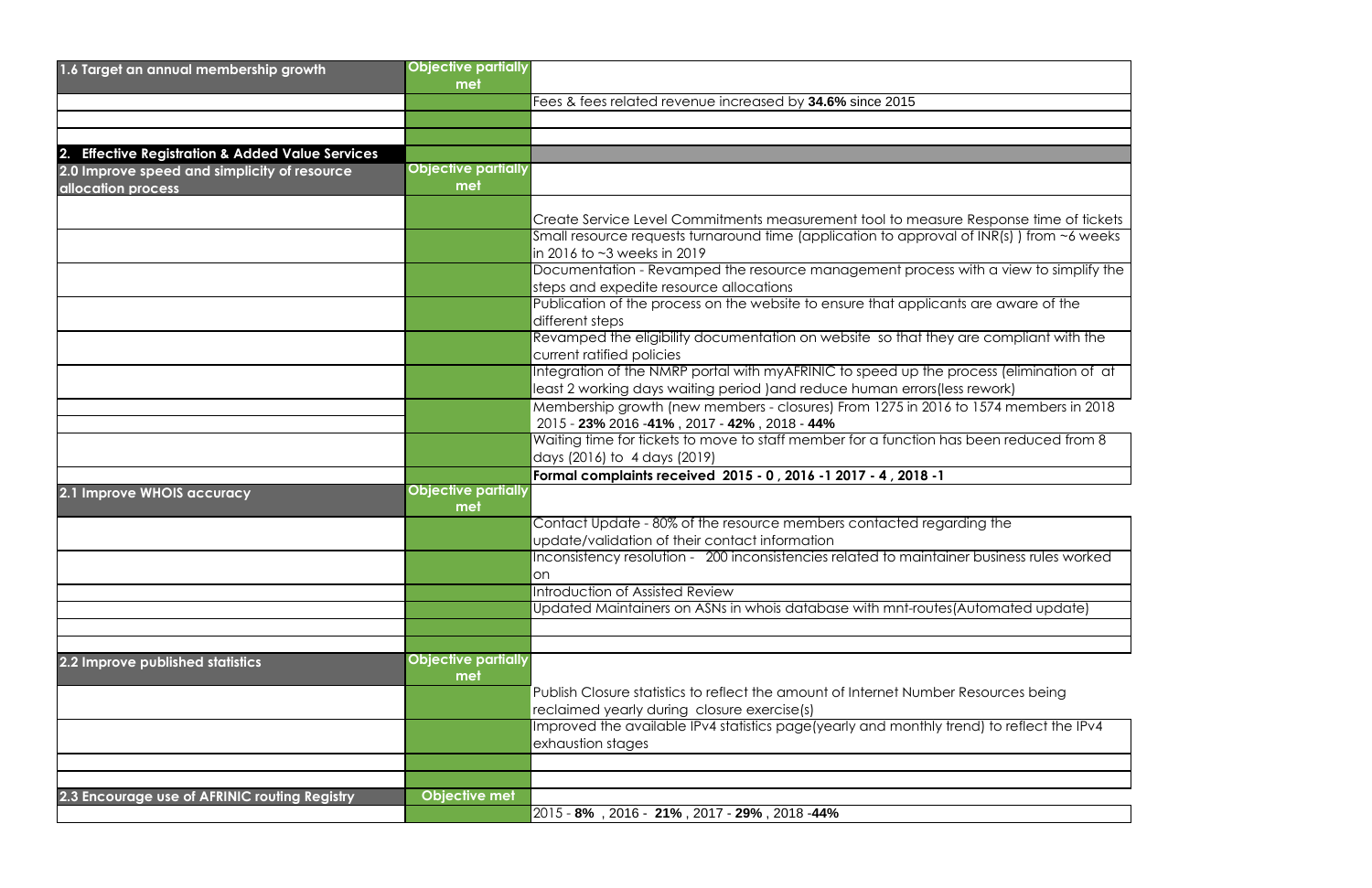|                                                                           |                                   | Number of outreaches focussed on the adoption of AFRINIC IRR - 2017 -13, 2018 - 12           |
|---------------------------------------------------------------------------|-----------------------------------|----------------------------------------------------------------------------------------------|
|                                                                           |                                   | Documentation published on the website with FAQs and how-to's                                |
|                                                                           |                                   | Dedicated support queue for AFRINIC IRR for the resource Holders in its service region - 871 |
|                                                                           |                                   | tickets worked on Jan 2016 - Sep 2019                                                        |
|                                                                           |                                   |                                                                                              |
|                                                                           |                                   |                                                                                              |
|                                                                           |                                   |                                                                                              |
| 2.4 Ensure understanding of relevant market                               |                                   |                                                                                              |
| dynamics                                                                  | <b>Objective met</b>              |                                                                                              |
|                                                                           |                                   | Action taken based on feedback from surveys                                                  |
|                                                                           |                                   | Increased number of outreaches to help understand the members and community needs            |
|                                                                           |                                   | as well as the market reality 2015 - 4, 2016 - 5, 2017 - 13, 2018 - 12                       |
|                                                                           |                                   | 1 Internet measurement Awareness survey conducted in 2019                                    |
|                                                                           |                                   | Research project on Internet Consolidation underway                                          |
|                                                                           |                                   | collaborative research project completed on Content hosting, Mobile data pricing with        |
|                                                                           |                                   |                                                                                              |
|                                                                           |                                   | <b>RIA</b>                                                                                   |
| 3. Community Development                                                  |                                   |                                                                                              |
| 3.0 Encourage participation and Diversity in policy                       | <b>Objective partially</b>        |                                                                                              |
| development discussions and meetings                                      | met                               |                                                                                              |
|                                                                           |                                   | 9 newcomers sessions held, where we engaged with +500 pax (Avg 60 pax/session) that          |
|                                                                           |                                   | attended for the fist time AFRINIC's meeting                                                 |
|                                                                           |                                   | 119% increase in growth of visitors since November 2018; when the new website was launched.  |
|                                                                           |                                   | Twitter Followers From 7,287 in 2018 $\rightarrow$ 8,298 in 2019                             |
|                                                                           |                                   |                                                                                              |
|                                                                           |                                   | Facebook Followers From 6,246 in 2018 $\rightarrow$ 7,254 in 2019                            |
|                                                                           |                                   |                                                                                              |
| 3.1 Promote good relationships with governments<br>and other stakeholders | <b>Objective partially</b><br>met |                                                                                              |
|                                                                           |                                   | Sponsored 76 events in the region                                                            |
|                                                                           |                                   | 100% public announcements now published in English, French & Arabic                          |
|                                                                           |                                   | 400+ government policymakers have attended 20 AFGWG sessions                                 |
|                                                                           |                                   |                                                                                              |
|                                                                           |                                   |                                                                                              |
| 3.2 Encourage continent-wide development                                  |                                   |                                                                                              |
| programs                                                                  | <b>Objective met</b>              |                                                                                              |
|                                                                           |                                   | Increased Fellowship funding from \$11,333 in 2015 to \$54,867 in 2018 per annum             |
|                                                                           |                                   | Fellowship process rates NPS of 100 over last 2 years                                        |
|                                                                           |                                   |                                                                                              |
|                                                                           |                                   |                                                                                              |
|                                                                           |                                   |                                                                                              |
|                                                                           | <b>Objective met</b>              |                                                                                              |
| 3.3 Provide training in relevant IP related services                      |                                   |                                                                                              |
|                                                                           |                                   | Trippled the number of fellows per event (from 3/event pre-2015)                             |
|                                                                           |                                   | Outreach conducted during technical meetings, NOGs and standalone (ARMMS) in                 |
|                                                                           |                                   | economies in the service region (2015 - 4, 2016 - 5, 2017 - 13, 2018 - 11)                   |
|                                                                           |                                   |                                                                                              |
|                                                                           |                                   |                                                                                              |
| 4. Agile and Resilient IT infrastructure                                  |                                   |                                                                                              |



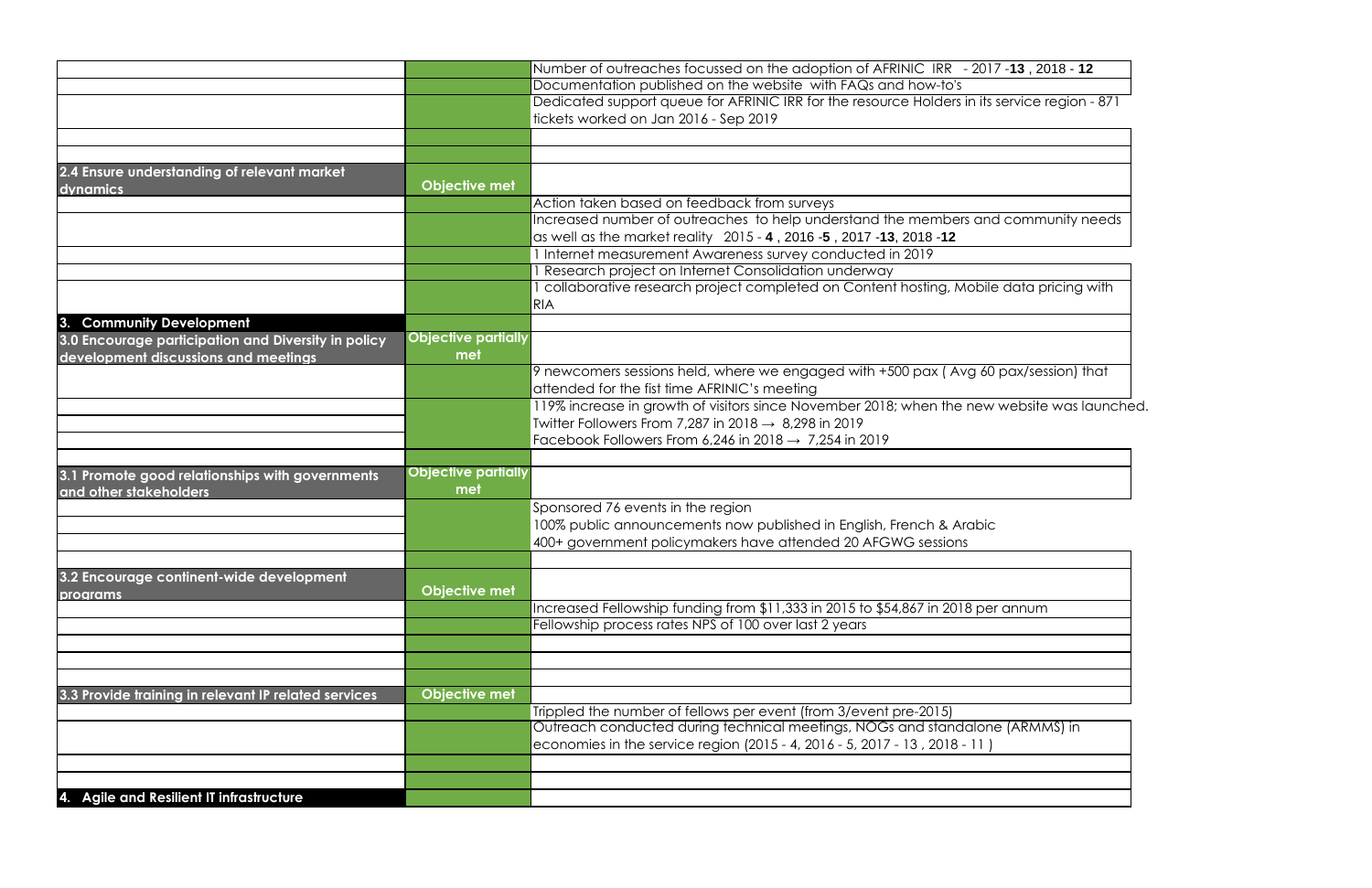| 4.0 Have Infrastructure that favours quick        |                            |                                                                                             |
|---------------------------------------------------|----------------------------|---------------------------------------------------------------------------------------------|
| deployment of new services that ensure quality    |                            |                                                                                             |
| management processes and provide an acceptable    | <b>Objective partially</b> |                                                                                             |
| up time for all critical services                 | met                        |                                                                                             |
|                                                   |                            | Existing processes reviewed and updated and subjected to ISO CERTIFICATION                  |
|                                                   |                            | Establish standby roster for NOC function to provide 24/7 support on critical services      |
|                                                   |                            | Devoted a permanent staff assign to oversee the security of our infrstaructure              |
|                                                   |                            |                                                                                             |
|                                                   |                            |                                                                                             |
| 4.1 Adhere to best technical and operational      |                            |                                                                                             |
| practices                                         | <b>Objective met</b>       | Enforced use of automation tools for the deployment of AFRINIC services                     |
|                                                   |                            | Participation in International discussion forum (IETF, NRO-ECG, DNS OARC, etc) in order to  |
|                                                   |                            | better equip us to apply best practicies                                                    |
|                                                   |                            | Implement an automated Status page system to smooth communication with public on            |
|                                                   |                            | the status of our infrastructure                                                            |
|                                                   |                            |                                                                                             |
|                                                   |                            |                                                                                             |
| 4.2 Ensure critical service continuity in case of |                            |                                                                                             |
| disaster or critical failure                      | <b>Objective Not met</b>   |                                                                                             |
|                                                   |                            | Ensure that most critical services run on multiple virtual machine with load balancing      |
|                                                   |                            | Ensure that critical equipment are up to date to provide adequate services and              |
|                                                   |                            | performance                                                                                 |
|                                                   |                            | Added CapeTown datacenter as a warm standby to be fully operational by end of 2019          |
|                                                   |                            |                                                                                             |
|                                                   |                            |                                                                                             |
| 4.3 Adhere to a business continuity plan          | <b>Objective Not met</b>   |                                                                                             |
|                                                   |                            | A complete Business Continuity Plan is in progress which includes a structured Disaster     |
|                                                   |                            | Recovery plan in place before the end of the current Strategic Plan cycle                   |
|                                                   |                            |                                                                                             |
|                                                   |                            |                                                                                             |
| <b>Global Infrastructure Development</b><br>5.    |                            |                                                                                             |
| 5.0 Participate in cyber-security fora            | <b>Objective met</b>       |                                                                                             |
|                                                   |                            | as part of External Relation functions, AFRINIC has developped a close working relationship |
|                                                   |                            | with international Law enforcement Agencies and participated in various cyber security      |
|                                                   |                            | fora.                                                                                       |
|                                                   |                            |                                                                                             |
|                                                   |                            |                                                                                             |
| 5.1 Encourage awareness of IPv6                   | <b>Objective met</b>       |                                                                                             |
|                                                   |                            | 1500+ engineers trained in 4-day workshops with 84 median NPS   2016 - 2018                 |
|                                                   |                            | 448 webinar attendees with average 68.3 NPS & 84.11% avg Attentiveness Score                |
|                                                   |                            | Avg Webinar Attendee Ratio: 48.7% (industry benchmark: 40% = "On Target")                   |
|                                                   |                            | 90 deployathon attendees from 27 organisations with average 90 NPS   2019                   |
|                                                   |                            | Average 21 deployment KPIs achieved per deployathon                                         |
|                                                   |                            | 45+ countries overed with multi-day training workshop (IPv6 + INRM)                         |